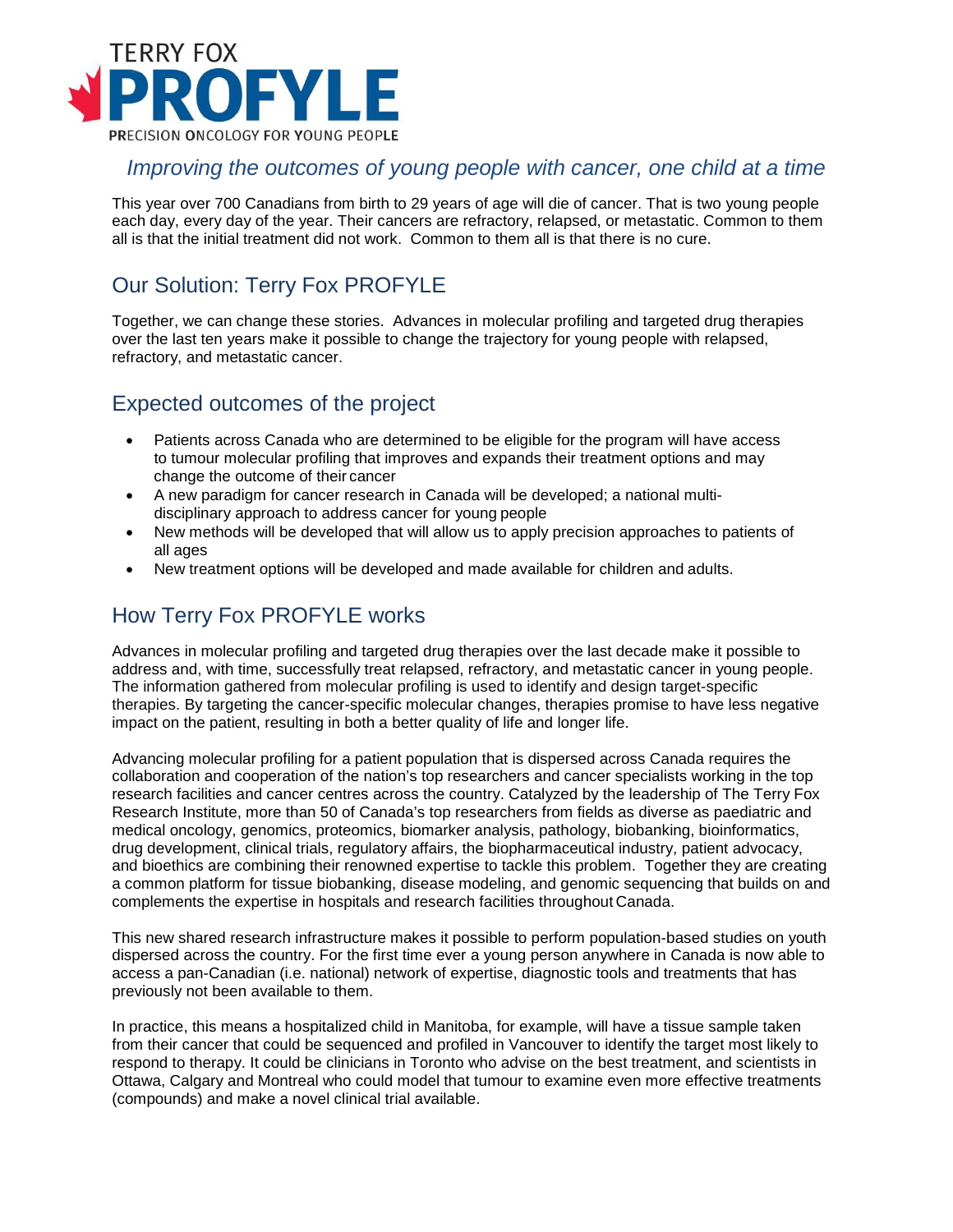

## The Potential of Terry Fox PROFYLE

This project is:

- transforming the way children and young adults are diagnosed and treated in our nation's hospitals;
- accelerating a transformation in regulatory and health policy reform to improve access to promising agents and make clinical trials available for the pediatric and young adult population;
- establishing a model for similar networks to be created for adults with cancer and improve cancer outcomes for all patients.

# Terry Fox PROFYLE: Nodes of expertise

Terry Fox PROFYLE has recruited leaders in pediatric, adolescent and young adult cancer research and care from across Canada. Recognizing no geo-political boundaries, this remarkable collection of talent is driven by the sole purpose to improve the outcomes of young Canadians with high risk cancers. To harness the collective knowledge and expertise, our multidisciplinary team of over 50 investigators and collaborators has been structured into ten interconnected nodes. Each node, which oversees the execution of one or more specific research projects, is chaired by one or two members of the Program Executive Committee and ensures adherence to the project plan and timelines. The boundaries between the nodes are fluid with several members sitting on more than one node. These nodes include biobanking, biomarkers, adolescent and young adults, genomics, therapeutics, program ethics, proteomics, biobanking and the partnership/sustainability.

The **Biobanking Node,** led by Dr. Jennifer Chan (University of Calgary, Calgary, Alberta), is implementing a national strategy for tissue collection, preparation, and storage. This node has built an online portal for patient referral/enrollment, and data capture and sharing with the PROFYLE network.

The **Biomarkers Node,** co-led by Drs. Nada Jabado (McGill University, Montreal, Quebec) and Cynthia Hawkins (SickKids, Toronto, Ontario), is developing profiling methods to allow for more accurate information about disease progression or regression, using less invasive 'liquid biopsy' samples from blood, urine or spinal fluid. These biomarkers may ultimately be used as surrogate diagnostic, prognostic, and therapeutic tools to replace the need for tissue biopsy.

The **Adolescent and Young Adults (AYA) Node,** co-led by Drs. Paul Grundy (Stollery Children's Hospital, Edmonton, Alberta) and Abha Gupta (SickKids/Princess Margaret Hospital, Toronto, Ontario) ensures seamless integration of patients whose ages are from 14 to 29 years into the program. The node is establishing partnerships with adult treatment centres and developing a process to access and share AYA patient data (genomes that have been sequenced as part of adult personalized oncology programs).

The **Genomics and Bioinformatics Node,** co-led by Drs. Adam Shlien (SickKids, Toronto, Ontario) and Steven Jones (BC Cancer Centre, Vancouver, British Colombia), have implemented of a harmonized and integrated national tumour sequencing platform. Their focus is to provide real time sequencing to identify epigenetic and/or genetic drivers as treatment targets. Sequencing for patients in Quebec and the eastern provinces is done in Montreal, sequencing for patients in Ontario is performed in Toronto and sequencing for patients from Manitoba west is done in Vancouver.

The **Therapeutics Node,** co-led by Drs. Rebecca Deyell (BC Children's Hospital, Vancouver, British Columbia) and Jim Whitlock (SickKids, Toronto, Ontario), has initiated development of new and innovative clinical trials and clinical trial designs and international precision medicine program in Europe, Australia and United States for the underserved patient population that Terry Fox PROFYLE is focused on. The members of the node have been working with industry, provincial and federal governments and Health Canada. This node has been developing robust partnerships to ensure real-time access to stateof-the-art clinical trials and candidate drugs for all patients. In addition, Terry Fox PROFYLE has the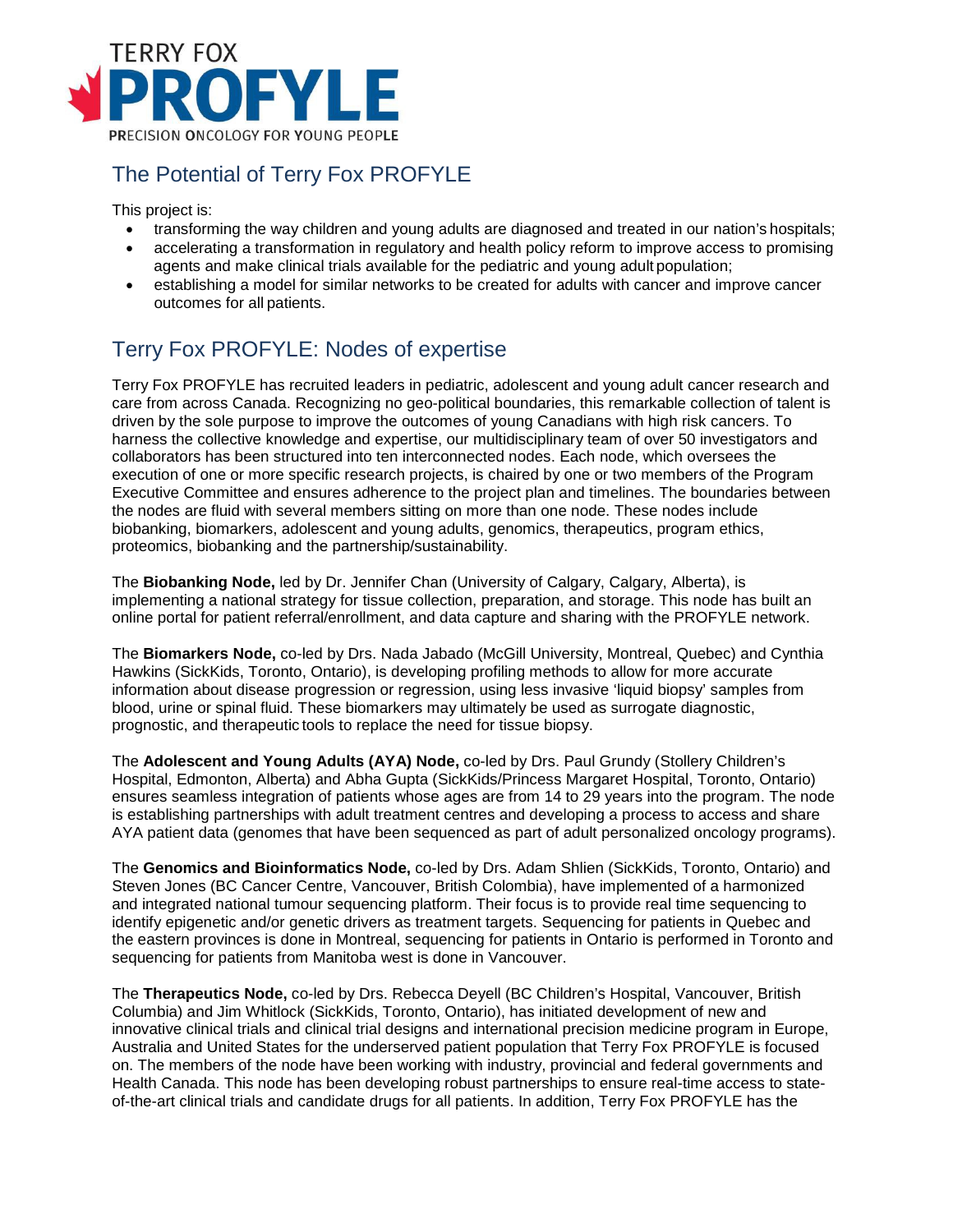

potential to make inroads on making clinical trials available to the adolescent and young adult population.

The **Ethics Node,** led by Dr. Conrad Fernandez (IWK Health Centre, Halifax, Nova Scotia), has created a harmonized approach to recruitment, consent and return of results for all 16 participant centres in the country.

The **Proteomics Node,** co-led by Drs. Poul Sorensen (UBC, Vancouver, British Columbia) and Michael Moran (SickKids, Toronto, Ontario), is using the proteome to study disease and identify novel biomarker assays. Integrating proteome analysis with genome analysis will provide a unique and powerful approach to defining the molecular basis of these cancers.

The **Model System Node,** co-led by Drs. Jason Berman (CHEO, Ottawa, Ontario) and Meredith Irwin (SickKids, Toronto, Ontario), is studying disease markers in several animal models and tumour cell systems to improve understanding of the molecular basis for malignant transformation, and screen for and identify new therapeutic compounds.

The **Clinical Site Lead Node,** led by Dr. Rod Rassekh (BC Children's Hospital, Vancouver, British Columbia), ensures that the PROFYLE program runs at each site, recruiting/enrolling patients, collecting samples and entering data,

The **Advocacy, Partnership and Sustainability Node,** led by Mr. Patrick Sullivan (Team Finn Foundation, Vancouver, British Columbia), is engaged in (1) providing important advocacy support, (2) identifying partnership opportunities, and (3) raising funds.

### **Committees**

The **Molecular Tumour Board Committee**, co-chaired by Drs. Anita Villani (SickKids, Toronto, Ontario) and David Mitchell (McGill University, Montreal, Quebec), has planned and implemented a national PROFYLE molecular tumour board initiative through which sequencing data generated from each patient sample is reviewed and evaluated by a multi-disciplinary team. A formal report is generated and shared with the treating oncologist to inform clinical management on an individual patient basis.

The **Enrollment Committee**, Drs. David Malkin and Anita Villani (SickKids, Toronto, Ontario), Nada Jabado (McGill University) and Daniel Sinnett (CHU Sainte-Justine, Montreal, Quebec), and Rebecca Deyell and Rod Rassekh (BC Children's Hospital, Vancouver, British Columbia), review and approve or reject each enrollment request submitted. The committee ensures that the potential PROFYLE patient meets eligibility criteria and that financial resources are available prior to the patient being informed about the opportunity to participate in PROFYLE.

The **Biospecimen and Data Access Committee**, Drs. Jennifer Chan (University of Calgary, Calgary, Alberta), Jason Berman (CHEO, Ottawa, Ontario), Nada Jabado (McGill University, Montreal, Quebec), Daniel Sinnett (CHU Sainte-Justine, Montreal, Quebec), Conrad Fernandez (IWK Health Centre, Halifax, Nova Scotia), Steven Jones (BC Cancer Centre, Vancouver, British Colombia), Meredith Irwin, Cynthia Hawkins, Adam Shlien and David Malkin (SickKids, Toronto, Ontario), review applications requesting access to PROFYLE biospecimens or data for secondary research purposes, as they are precious resources. The committee reviews each access requests from PROFYLE Team Members, PROFYLE Researchers and Third-Party Researchers who are wishing to access PROFYLE data or biospecimens and approve or deny the request based on criteria as laid out in the PROFYLE Data and Materials Access Policy.